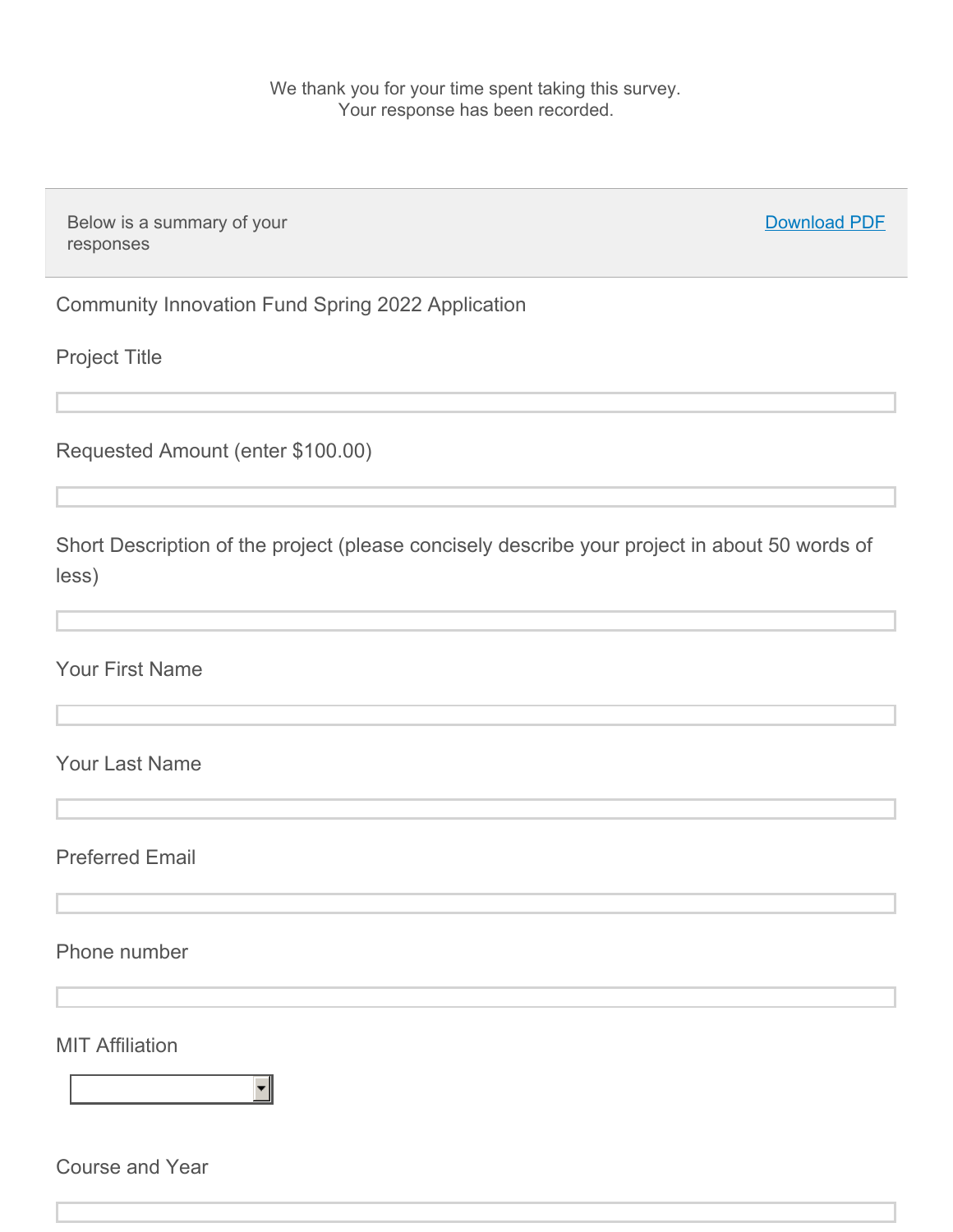Student Organization:

SAO Account number or Cost Object:

Do you have support of your department/ organization to carry out this project?

- O Yes
- $\bigcap$  No

If you are planning a project in an MIT residence, have you received approval from your Head of House to complete the project?

- $O$   $Y_{\text{es}}$
- O No

Are you working with other members of the MIT community on this project?

- O Yes
- $\bigcirc$  Maybe
- O No

Who is the target audience for these activities? Approximately how many MIT community members will your project impact?

## How do you plan to carry out your project?

(To help frame your answer, think about the specific resources, tasks, and activities you would need to reach your goal. Please be detailed enough to show that you have given some thought to what planning and preparation would be required for your project. Please also include a timeline for this work plan.)

## What makes your project innovative?

What health-related community issue does your project aim to address? (check all that apply)

Academic Environment

**Connectedness**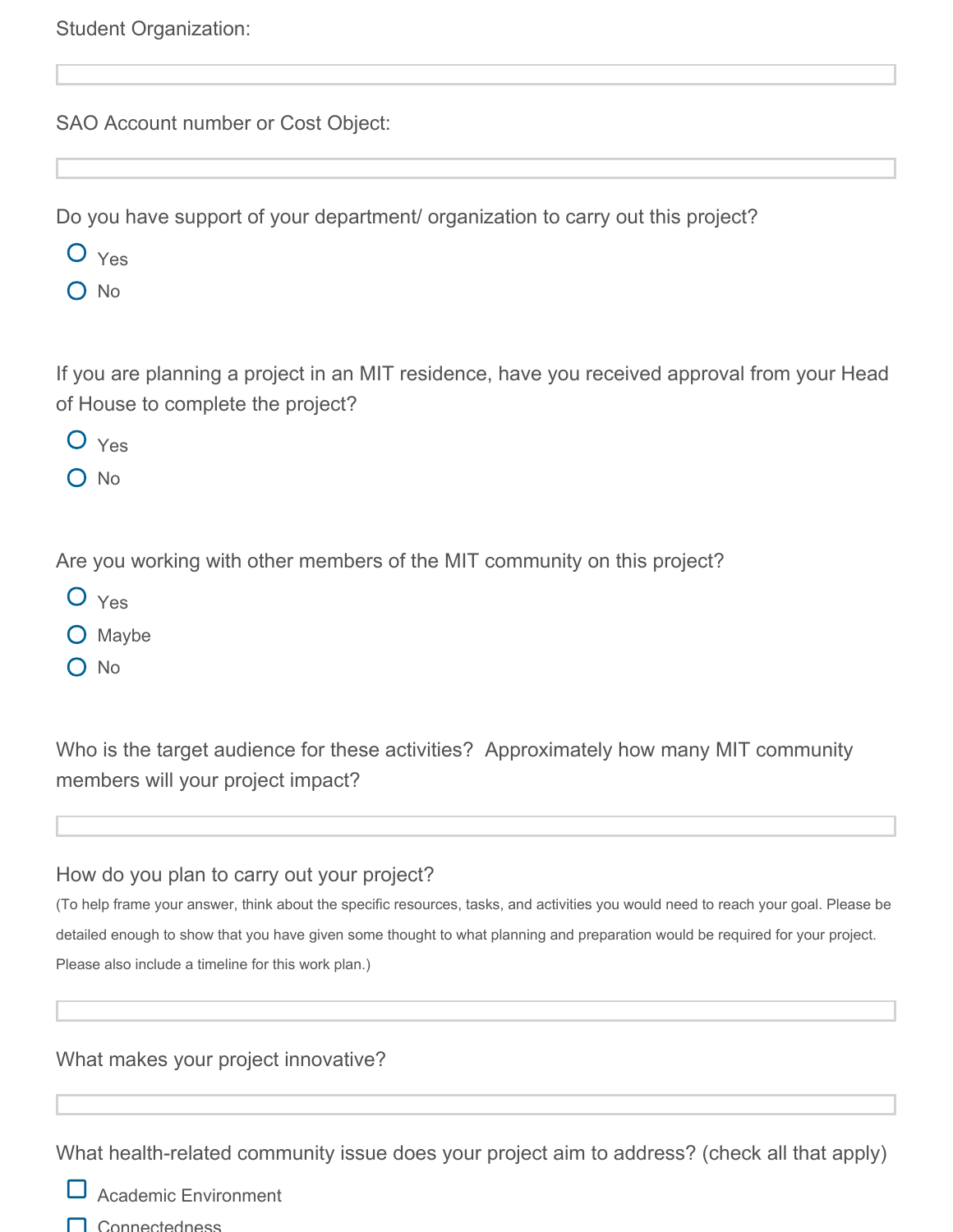- **Connectedness**
- **Increase Help Seeking**
- Life **Skills**
- **Mental Health and Substance Abuse Services**
- □ Wellness

Explain how your project is addressing the health-related community issue(s) you selected above:

Describe the changes or improvements you hope to see as a result of your project.

(To help frame your project objectives, please complete the following sentences: a) "If minimally successful, this project will result in X." b) "If optimally successful, this project will result in Y.")

How would you define and measure success for this project?

Is there additional information you would like the committee to consider?

## Program Target End Date: Program Date:

|                 | February 2022  |                |                 |                         |                                |    |
|-----------------|----------------|----------------|-----------------|-------------------------|--------------------------------|----|
| Su              | Mo l           |                | Tu We           |                         | $Th$ $Fr$                      | Sa |
| 30              |                | $31 \quad 1$   | $\vert 2 \vert$ | $\overline{\mathbf{3}}$ | $\overline{4}$                 | 5  |
| 6               | $\overline{7}$ | 8              | 9               | 10                      | 11                             | 12 |
| 13 <sup>1</sup> | 14             | 15             | 16              |                         | $17 \overline{\phantom{0}}$ 18 | 19 |
| 20              |                |                | 21 22 23 24 25  |                         |                                | 26 |
| 27              | 28             | $\overline{1}$ | $\overline{2}$  | $\overline{3}$          | $\overline{4}$                 | 5  |
| 6               | $\overline{7}$ | 8              | 9               | 10                      | 11                             | 12 |

Budget (please upload a detailed copy of your budget)